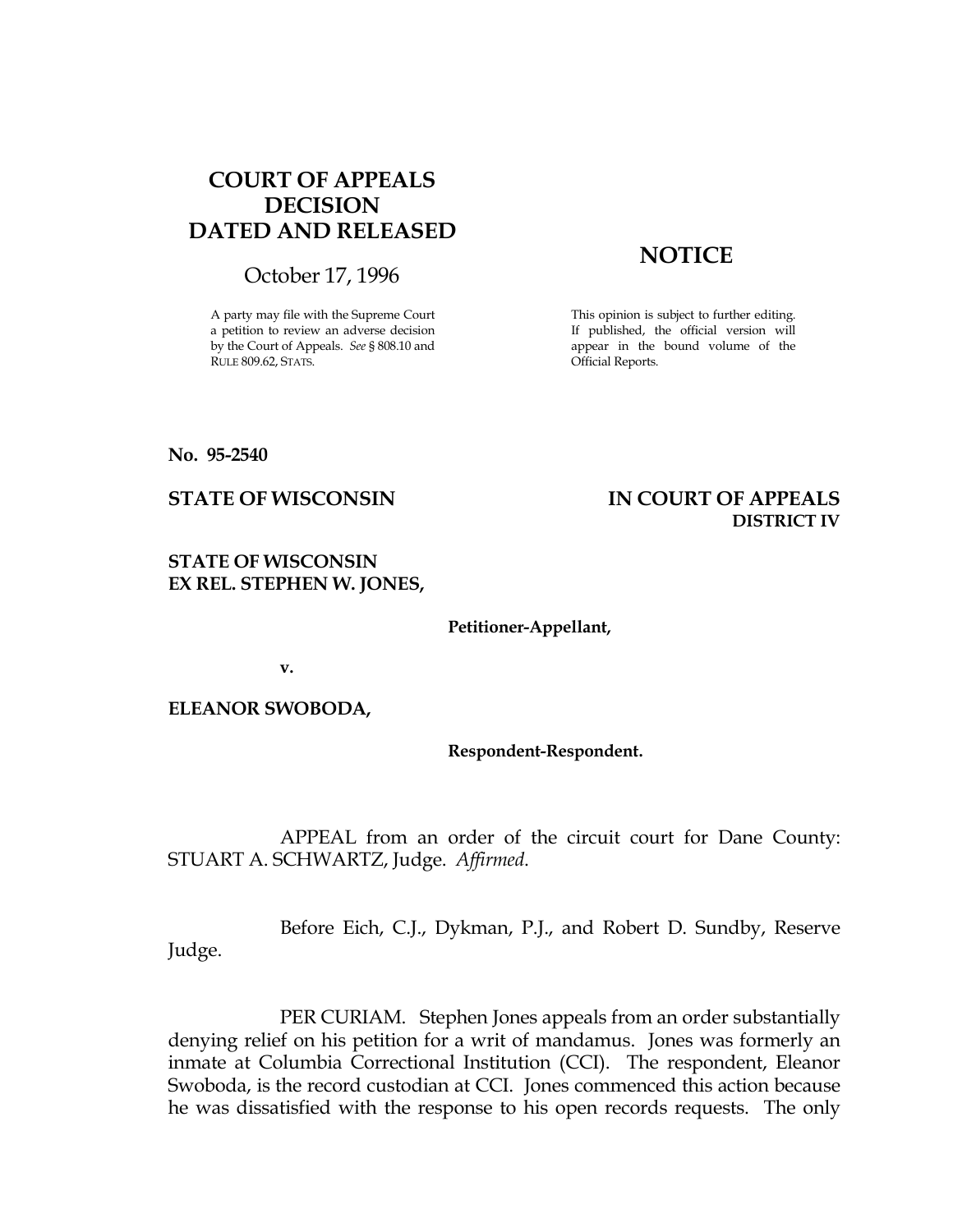relief the trial court provided Jones was to order access to records Swoboda had already offered to disclose. We reject Jones's arguments why further relief should be available, and therefore affirm.

 Jones filed two written requests for access to cell inspection cards, warning cards and other relevant documents pertaining to searches of his cells during part of his stay at CCI. Swoboda responded to the request by telling Jones that

Staff on [your unit] assure me that all you have to do to see your Cell Inspection Cards and Warning Cards to is ask staff to review them. Via this letter, I am instructing you to ask staff for an opportunity to see these cards; Sergeant Peebles will assist you.

She also informed him that other information was available in the unit search log. Because the log for the relevant period covered approximately sixty pages, and because Jones could only see a blacked-out copy of it to protect other inmates, Swoboda told him he could see it when he had enough money to pay the fifteen cents a page copying charge, or nine dollars.

 As Swoboda instructed, Jones asked Sergeant Peebles for access to the search and warning cards. Peebles informed him that all of the cards were lost, with one exception. According to Peebles, he showed Jones that card. Jones submitted an affidavit stating that Peebles did not show him the remaining card. The card in question was subsequently destroyed, as a matter of routine procedure, after Jones was transferred to another correctional facility.

 Jones construed the responses of Swoboda and Peebles to his request as denying access, and filed an administrative appeal. When that was denied, he commenced this action. In response to Jones's arguments, the trial court held that Jones was not denied access to the search log because Swoboda was allowed by statute to charge him a nine dollar copying fee. The court also held that Jones was not entitled to damages for a willful and intentional denial of access and that Jones failed to prove that the remaining search card was destroyed in violation of § 19.35(5), STATS. On appeal, Jones argues that the trial court erred by finding no violation of § 19.35(5), and by finding that Swoboda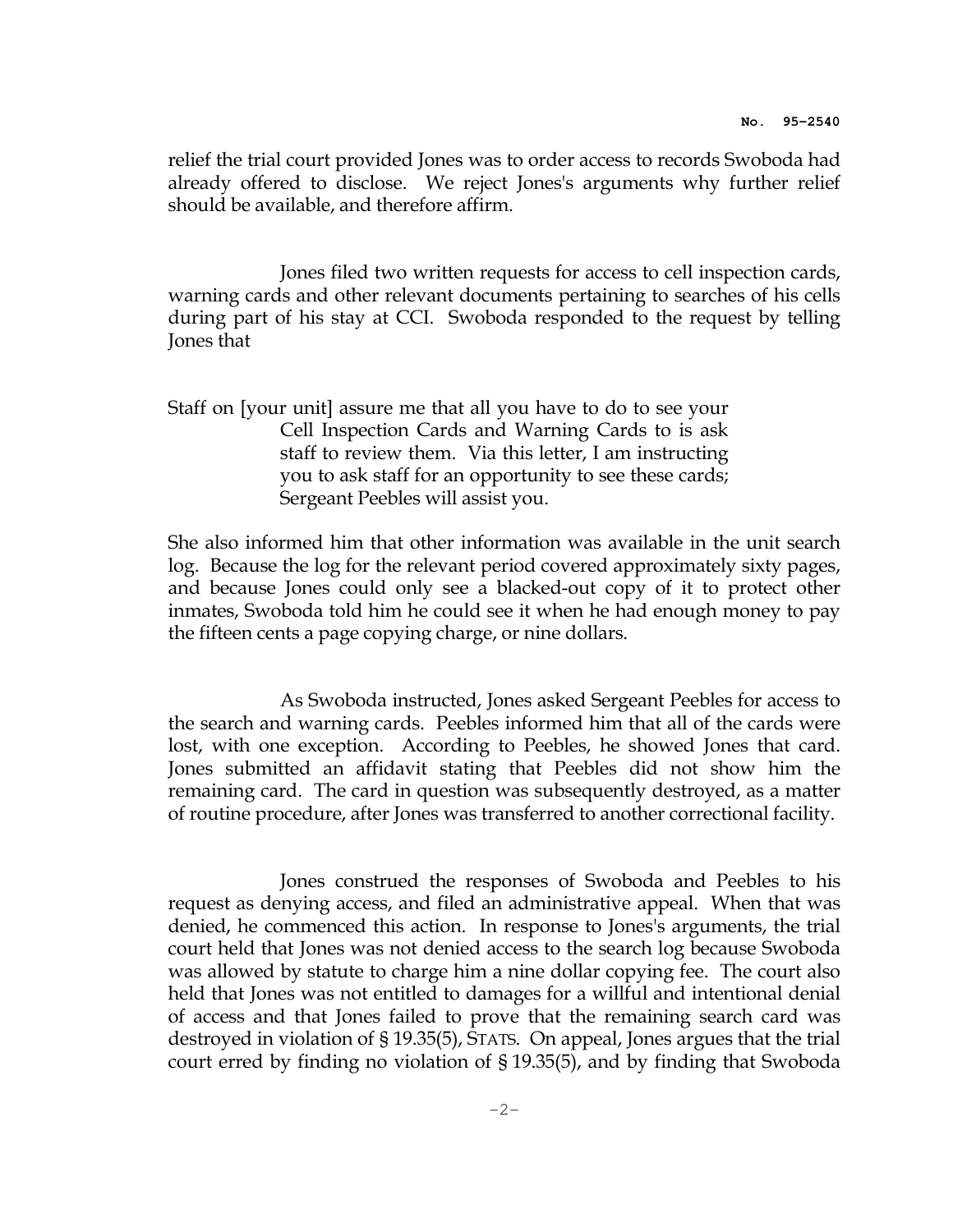acted reasonably when she withheld a copy of the search log until Jones paid the copying fee.

 The trial court properly determined that Jones showed no violation of § 19.35(5), STATS. That section prohibits destruction of any record after a request for inspection of it is received until after the request is granted or until at least sixty days after the request is denied. Here, a dispute of fact remains as to whether the request was granted or denied as to the one card that was not lost. However, even if Peebles denied the request, Jones did not offer any evidence on when Jones received the denial or when he was transferred to another facility, thereby triggering the destruction of the card. The trial court properly denied relief under § 19.35(5) because it could only speculate as to whether the card was destroyed within sixty days of the alleged denial of access.

 Swoboda did not deny Jones access to the search log by requiring prepayment of the copying fee. The record custodian may require prepayment of a copying fee if it exceeds five dollars. § 19.35(3)(f), STATS. Jones contends that the trial court should have inspected the log *in camera* to determine whether it was necessary to copy sixty pages. While the trial court could have done so, it reasonably chose to rely on Swoboda's decision to copy and disclose the entire log. Jones made a very broad request for access to all relevant documents for all searches conducted on his cells. Swoboda could reasonably conclude that disclosure of the entire search log was necessary to satisfy Jones that all the information she had on searches of his cells was disclosed to him. If Jones knew the dates of the searches he was interested in, he could have provided a more specific request to Swoboda and allowed her to respond with only portions of the log.

 Jones identifies other issues in his brief but does not present any argument in support of them. An issue raised but not argued is deemed waived. Reiman Assocs., Inc. v. R/A Advertising, Inc., 102 Wis.2d 305, 306 n.1, 306 N.W.2d 292, 294 (Ct. App. 1981).

By the Court.—Order affirmed.